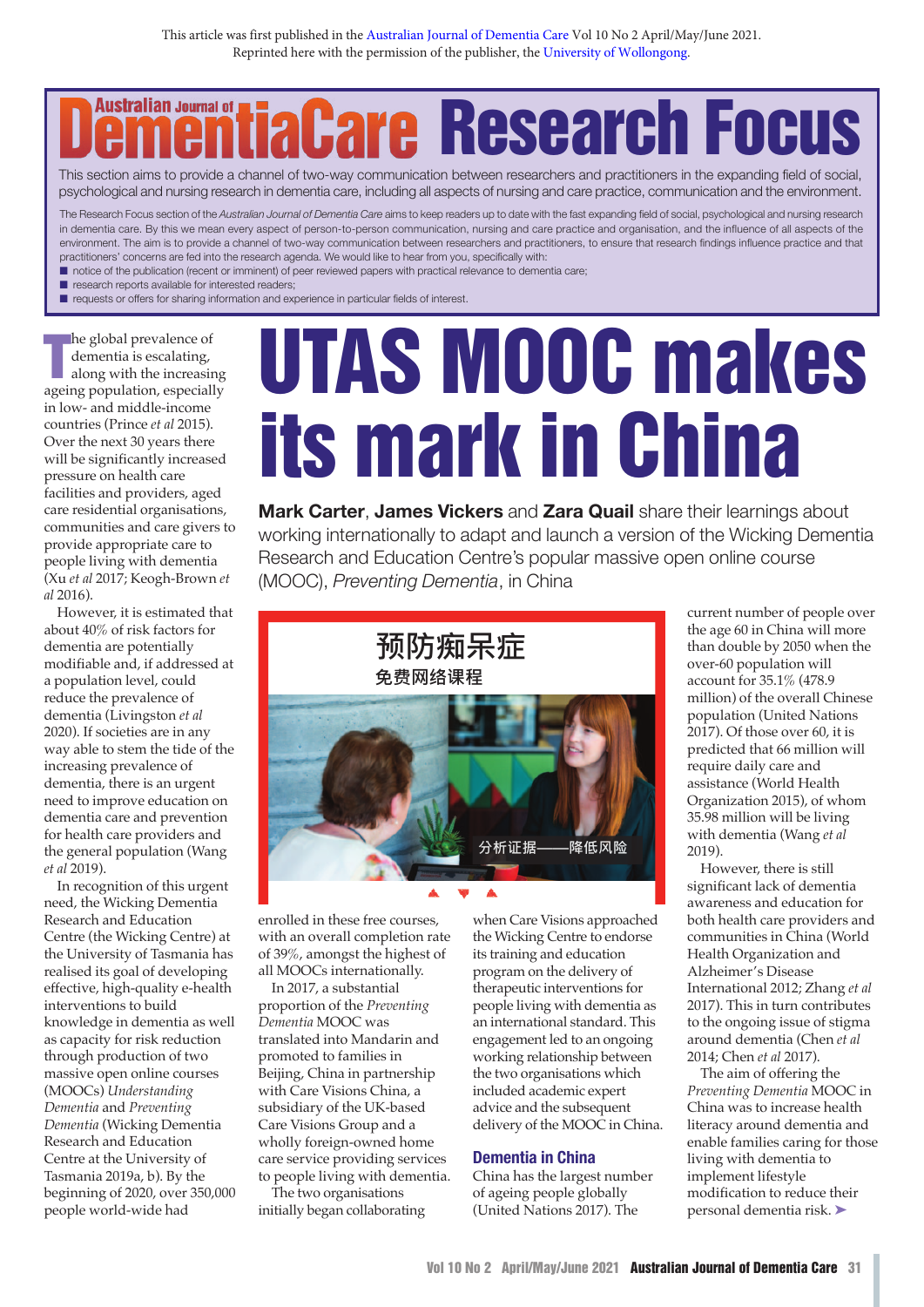## **Adapting and promoting**

The *Preventing Dementia* MOOC is offered in four modules over about eight hours, covering dementia as a disease, prevalence, non-modifiable and modifiable risk factors and the evidence to support health and brain maintenance through lifestyle interventions at an individual and population level (Wicking Dementia Research and Education Centre at the University of Tasmania 2019a).

The content includes videos of specialists, academics, care providers and people living with dementia, online articles, discussion forums and quizzes. About 154,000 participants world-wide have registered for the *Preventing Dementia* MOOC since 2016, with an average completion rate of 43% across course offerings.

The English-language version was adapted and translated for a Chinese audience through liaison between the Care Visions team and the MOOC production team at the Wicking Centre. The main elements that were translated were the transcripts. The collaborative effort involved teams across the learning management platform, marketing, legal, public relations and research domains. Translated modules were produced by a Chinese academic at the Wicking Centre. This helped to ensure consistency of the message across the two languages and cultures. Chinese video channels were created for the MOOC videos as well as participant feedback processes integrated into the MOOC.

A joint marketing plan covering China and Australia was implemented which included media interviews, radio and traditional media channels. Care Visions used its far-reaching social media channels, such as WeChat, Weibo, Youku and Vimeo, in China to further promote the launch of the MOOC to over 160,000 people there for five weeks pre-launch.

The Chinese *Preventing Dementia* MOOC was also highlighted as part of



**James Vickers, Director of the Wicking Dementia Research and Education Centre (back row, centre) and Care Visions founder Mike Reid (back row, centre right) with the Care Visions China team at the Preventing Dementia MOOC launch in Beijing, China**

promotional activities at the Alzheimer's Disease International conference in Kyoto, Japan two weeks before the MOOC launch in China. The official *Preventing Dementia* MOOC launch was also presented as part of a symposium in June 2017 in Beijing. Of the 80 attendees at the symposium, 90% registered for the MOOC at the event. High-level attendees included representatives from four embassies, trade groups from Australia, UK, Holland and China, as well as Beijing government health officials and industry leaders.

### **Launch and uptake**

Users registered through Care Visions' China website, which then took them through to the University of Tasmania's website for consent and data protection and in turn, linked them to the Wicking Centre's Learning Management System to access the *Preventing Dementia* MOOC.

In China, 373 people registered for the Chinese version which was made available in two periods in 2017 and 2018. The overall completion rate was 24.7%, compared to the 53% completion rate of the 2018 English version. These are still all relatively high completion rates for a MOOC, with the typical completion rate globally being of the order of 5-15% (Goldberg *et al* 2015). We think this may be indicative of the eagerness of the participants to learn more about this disease and how to mitigate its effects,

likely as participants may have experience of family members with dementia for whom they are providing daily care. The 2017 and 2018 MOOCs have also generated further interest in a country-wide rollout in China during 2021/2022 by organisations and care providers.

Interestingly, despite the accessibility of the online version, over 50 organisations and 100 families inquired about having the course content delivered in a face-to-face learning environment.

The *Preventing Dementia* MOOC receives thousands of reviews on public ratings sites such as Class Central, and is currently listed as the 14<sup>th</sup> most highly-rated MOOC internationally, as well as number two in 'Diseases and Disorders Courses' (Class Central 2020).

# **Barriers and challenges**

When delivering online education between different systems in different countries, a number of technological issues can arise. In China, there were some problems with access to the MOOC content, particularly videos, due to the firewall in China and a numbers-based email system which filters out non-number-based emails. During the testing phase solutions to email verification and IP address issues were implemented to enable access to the Learning Management System from China. However, due to other technological barriers and issues, some interactive aspects could not be

implemented within the Chinese version of the MOOC, which meant it was not a complete translation of the 2018 English-language version of the course.

Moderation of the discussion forums for the Chinese MOOC required a Chinese respondent specifically dedicated to the course. This role was fulfilled by a Mandarin-speaking academic member of the Wicking Centre who had helped develop the current English MOOC version and was fluent in the Mandarin translation of the course and its context.

As the course progressed, we found that many participants from China communicated in English rather than in Mandarin, indicating that takeup of, and progression through, the MOOC was likely to be largely by people with additional English language capacity.

After completing the *Preventing Dementia* MOOC, participants are offered a certificate. However, in the case of the Chinese MOOC, the completion certificate had to be recognised within China's health and care industry and delivered by a local organisation, instead of by the global e-health intervention platform. The participation certificates were offered by Care Visions as the Chinese intermediary.

### **Funding and support**

As part of the collaborative partnership between Care Visions and the Wicking Centre, Care Visions funded marketing, promotion, content hosting and certification for all MOOCrelated activities in China. The cost to Care Visions was about \$A18,000 for the seven-week process from pre-marketing to certification.

There was significant industry involvement from the Australian Chamber of Commerce in venue and event marketing. The e-learning platform, technical infrastructure and support, translation and discussion forum moderation were all